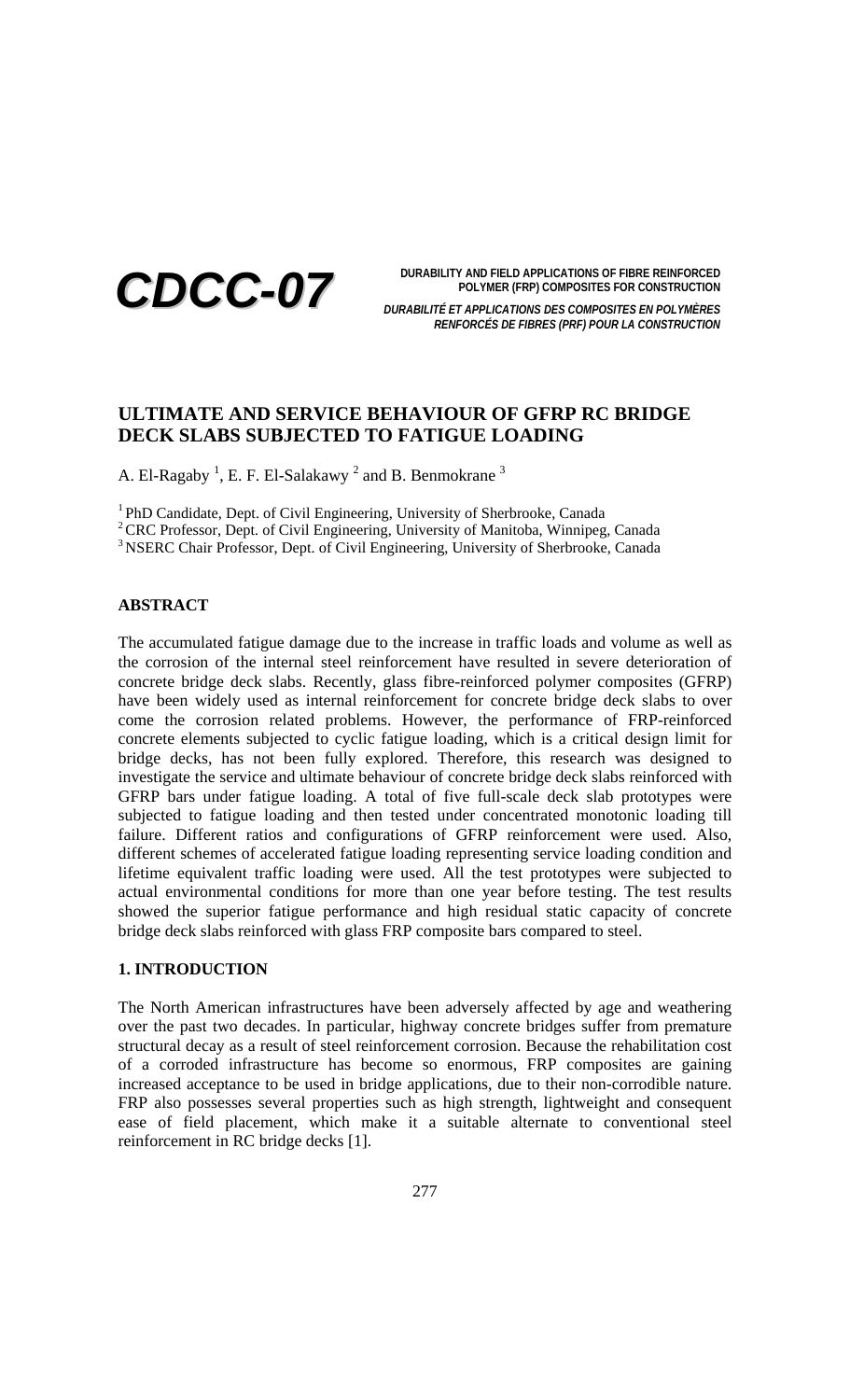On the other hand, deterioration of concrete bridge deck slabs is not due to the corrosion effects only. During the last two decades, more researchers and transportation agencies began to recognize that truck wheel load is also an important factor in deteriorating RC bridge decks. In general, fatigue is an important limit state that must be considered by designers of bridges where the bridge deck must be designed to ensure adequate safety and durability during the design life under both static and fatigue considerations [2]. It is well documented now that bridge deck slabs resist the traffic loads by arching action and always fail in punching shear [3, 4]. When using FRP bars as internal reinforcement for RC elements, and due to the relatively low modulus of elasticity and small transverse strength of FRP bars, the overall shear capacity of concrete members reinforced with FRP bars as flexural reinforcement is lower than that of concrete members reinforced with the same amount of steel [5-7]. Moreover, the shear strength of RC members degrades faster with cycling loading than their flexural strength. This is mainly because of the gradual reduction of aggregate interlock along cracks, as their interfaces are ground and become smoother and wider with cycling. Consequently, the proportioning of members of new RC structures in shear and the evaluation of members of existing substandard structures should take into account the reduction of shear resistance due to cyclic loading below the value applying for monotonic loading [8].

In the available literature, little research has been carried out to investigate the behaviour of concrete bridge deck slabs reinforced with FRP bars under monotonic loading conditions. However, experimental data regarding their performance and durability under fatigue loads are still lacking. As the behaviour of FRP reinforced concrete elements cannot be extrapolated from that of the steel reinforced ones, more research studies and investigations on such elements are needed. Therefore, this research is designed to investigate the performance of concrete bridge deck slabs reinforced with glass FRP reinforcing bars under the effect of wheel cyclic (fatigue) and monotonic loads. The current research includes experimental testing of full-size GFRP RC deck slab prototypes carried out in two phases. The first experimental phase investigated the behaviour under fatigue loading till failure. The second phase of the experimental program investigated the behaviour of the test prototypes subjected to certain number of cyclic loading then loaded monotonically to failure. This paper is focusing on the test procedure and results of the second experimental phase. A brief summary about the test results of the first phase is presented in the following sections.

## **2. THE EXPERIMENTAL PROGRAM**

### **2.1 Test Prototypes**

The experimental program included casting and testing of nine full-size bridge deck slab prototypes (2500 mm width, 3000 mm length, and 200 mm thick). The slabs were tested on two phases. Phase I included four deck slabs. Three slabs S1, S3, and S4 were reinforced with GFRP bars. The three slabs have identical bottom reinforcement (1.2% and 0.6% in the transverse and longitudinal direction, respectively). For the top reinforcement layer, a reinforcement ratio of 0.6% and 0.3% for slabs S1 and S3, respectively, was used in both directions. Slab S4 had no top reinforcement. The fourth slab, S0, was reinforced with steel bars (0.3% top and bottom in both directions) for comparisons. Phase II included five deck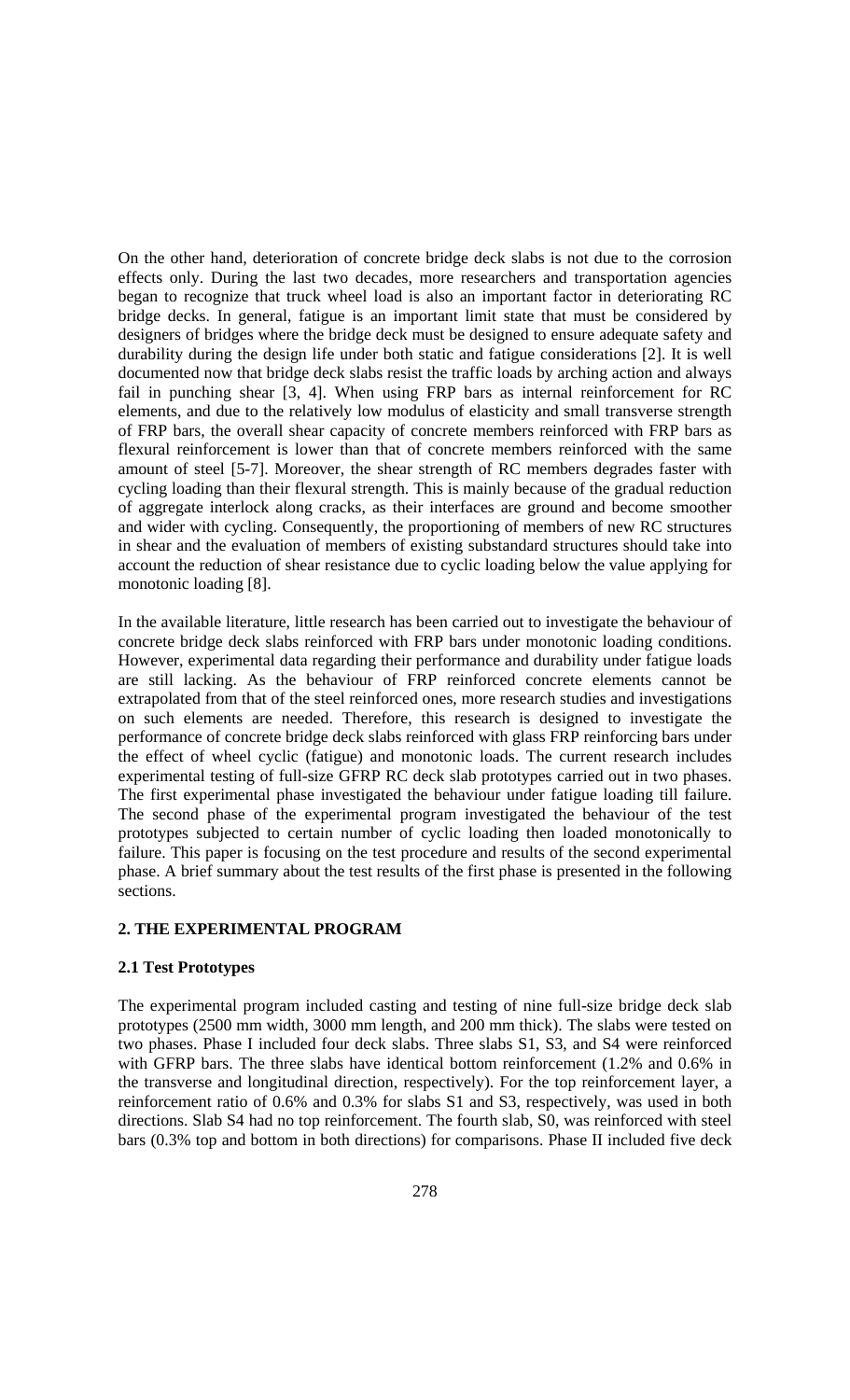slabs; S2, S3-C, S4-C, S5-C and S6-C, entirely reinforced with GFRP bars. The five deck slabs were divided into three different test groups according to the reinforcement ratios and configurations or the type of fatigue loading. Group *I* contained one slab prototype, S2, which was reinforced identically as slab S1 in phase I. The bottom transverse GFRP reinforcement was calculated based on the empirical design method recommended by the second edition of Canadian Highway Bridge Design Code, CHBDC [9]; Clause 16.8.7.1. According to this clause, a minimum FRP reinforcement area in the transverse bottom direction is set to  $500d_s/E_{ftp}$  where  $d_s$  is the distance from the top of the slab to the centroid of the bottom transverse reinforcement. This approach resulted in using No.19 GFRP bars spaced at150 mm in the bottom transverse direction with a reinforcement ratio of 1.2%. The longitudinal bottom reinforcement and the top reinforcement in both directions consisted of No.16 GFRP bars spaced at 200 mm providing a reinforcement ratio of 0.6%.

Group II contained two test prototypes, S3-C and S4-C, which were reinforced identically as slabs S3 and S4 in phase I. They have the same bottom reinforcement as S2. For the top reinforcement layers, different configurations and reinforcement ratios were used. For slab S3-C a minimum reinforcement ratio of 0.35% (according to CHBDC) was used in both directions, which results in using No.13 GFRP bars spaced at 300 mm in each direction. For slab S4-C, no top reinforcement was used. Group III included two test prototypes, designated as S5-C and S6-C. The bending moments in these deck slabs were calculated according to the flexural design method (general approach – Clauses 5.4, 5.5, 5.6, 5.7, 8.8, 8.9, 8.12, and 8.13) specified in the CHBDC [9]. A new approach was used in the design of the GFRP reinforced deck slab. This approach, which has been recently proposed by the Ministry of Transportation of Quebec (MTQ), uses the calculated bending moments to select the required FRP reinforcement ratio based on satisfying a specific maximum crack width and stress limits, rather than transformation of steel reinforcement to FRP bars based on stiffness and strength equivalences. A maximum crack width of 0.5 mm and stress limits of 30% and 15% of the GFRP ultimate tensile strength under service and sustained loads, respectively, were used. Since the calculations of the crack width depend on the bond coefficient,  $k_b$ , using two different values of  $k_b$  results in two different reinforcement ratios. A value of  $k_b$  equals 1.2 and 0.8 was used for slabs S5-C and S6-C, respectively. Table 1 summarizes the reinforcement details of the five deck slab prototypes of phase II.

| Slab           |                                   | <b>Transverse Direction</b> | <b>Longitudinal Direction</b>      |                  |  |  |
|----------------|-----------------------------------|-----------------------------|------------------------------------|------------------|--|--|
|                | <b>Bottom</b>                     | Top                         | <b>Bottom</b>                      | Top              |  |  |
| S <sub>2</sub> | No.19 @150 mm                     | No.16 @ 200 mm              | No.16 @ 200 mm                     | No.16 @ 200 mm   |  |  |
|                | $\rho = 1.20 %$                   | $\rho = 0.60 \%$            | $\rho = 0.60 \%$                   | $\rho = 0.60 \%$ |  |  |
| $S3-C$         | No.19 @150 mm                     | No.13 @ 300 mm              | No.16 @ 200 mm                     | No.13 @ 300 mm   |  |  |
|                | $\rho = 1.20 %$                   | $\rho = 0.35 \%$            | $\rho = 0.60 \%$                   | $\rho = 0.35 \%$ |  |  |
| $S4-C$         | No.19 @150 mm<br>$\rho = 1.20 \%$ | No Reinforcement            | No.16 @ 200 mm<br>$\rho = 0.60 \%$ | No Reinforcement |  |  |
| $S5-C$         | $No.19@100$ mm                    | No.19 @75 mm                | No.16 @150 mm                      | No.16 @150 mm    |  |  |
|                | $\rho = 1.80 \%$                  | $\rho = 2.80 %$             | $\rho = 1.00 %$                    | $\rho = 1.00 %$  |  |  |
| $S6-C$         | No.19 @140 mm                     | No.19@140mm                 | No.16 @200 mm                      | No.16 @200 mm    |  |  |
|                | $\rho = 1.40 \%$                  | $\rho = 1.40 \%$            | $\rho = 0.60 \%$                   | $\rho = 0.60 \%$ |  |  |

Table 1: Reinforcement details of test prototypes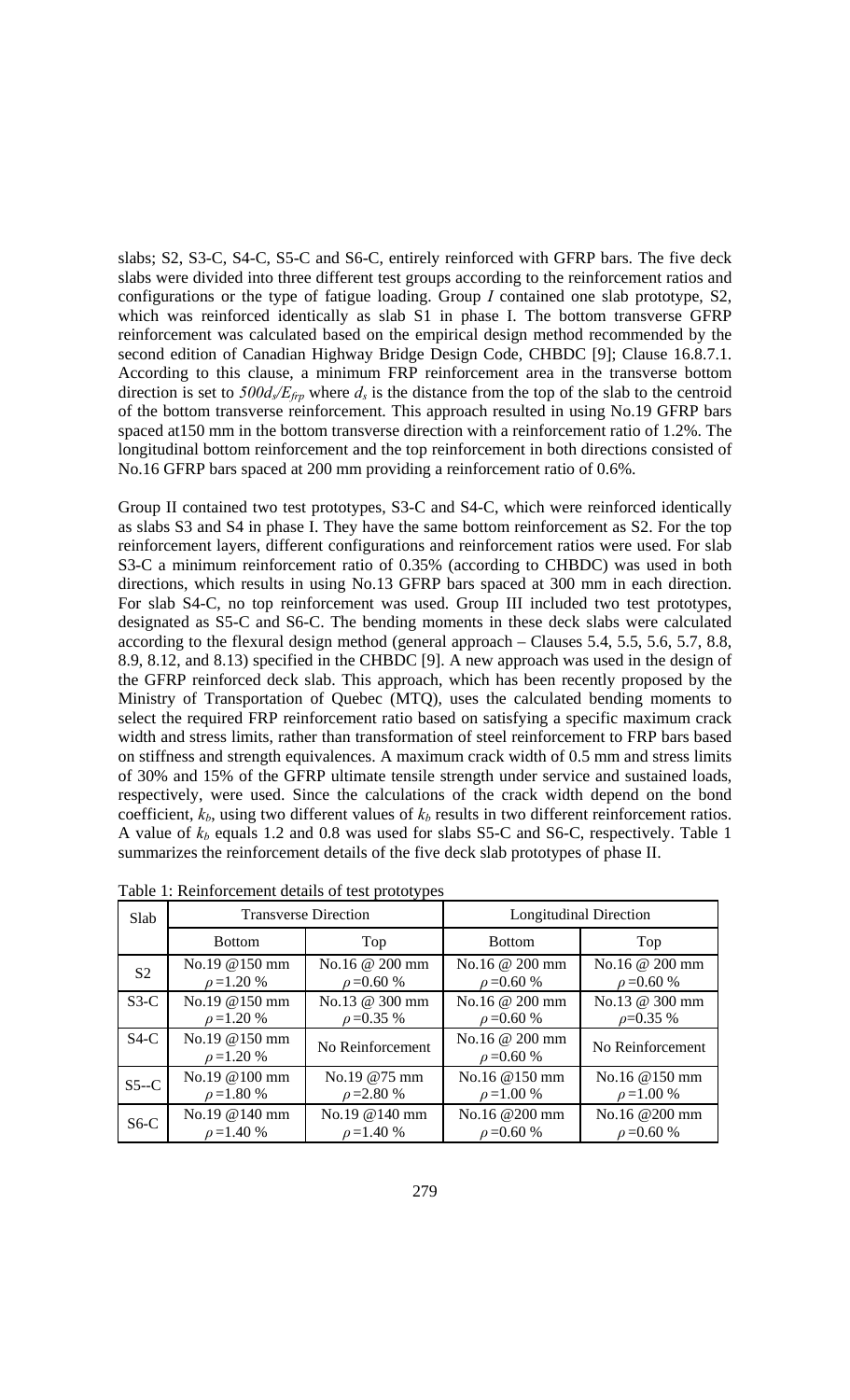### **2.2 Test Set-up**

The test prototypes were supported longitudinally on two steel girders (built up I-beam section) spaced at 2000 mm center-to-center which were connected together with three cross frames to prevent the lateral movement. To account for the continuity effect in a real bridge, the deck slabs were partially restraint against rotations and lateral displacements. More details about the test set-up can be found elsewhere [10, 11]. All the deck slab test prototypes were tested under a single concentrated load at the center of a clear span of 2000 mm. Figure 1 shows a photo for the test set-up.







a- Cyclic Loading b- Monotonic Loading.

### **2.3 Loading Conditions**

In this study, moving vehicular loads were simulated by stationary concentrated load varying cyclically in magnitude. Two schemes of fatigue loading were used, service conditions fatigue loading (used in Phase I) and equivalent life-time loading fatigue loading (used in Phase II).

Phase I investigated the behaviour under extremely high fatigue loading till failure. This phase was designed to evaluate the fatigue life and failure mode of such elements under fatigue loads. In this phase, an accelerated fatigue loading scheme was used. It consists of variable amplitude fatigue loading where all the slabs were subjected to sinusoidal waveform fatigue load cycles between a minimum load level (maintained at 15 kN) and variable peak load levels. Different peak loads of 183.8, 245.0, 367.5, and 490.0 kN were used. Each of the different fatigue loading steps (for example, between 15 kN and 183.75 kN peak load) was applied for 100,000 cycles at frequency of 2 Hz (Fig. 2). This fatigue loading scheme was applied to four deck slab prototypes (Slabs S1, S3, S4, and S0).

During Phase II, the cyclic loading scheme was designed, based on the findings of the first phase, to be equivalent to the lifetime loading that a real bridge may undergo. For deck slab S2, the fatigue loading scheme consisted of cyclic loading peaking at the service fatigue load level, which represents the service loading conditions. This loading scheme consisted of 4,000,000 load cycles of constant amplitude loading between a minimum load of 15 kN and a peak load of 122.5 kN (corresponding to  $P_{f}$  according to CHBDC). It was applied at a frequency rate of 4 Hz (duration of about 12 days). This fatigue loading scheme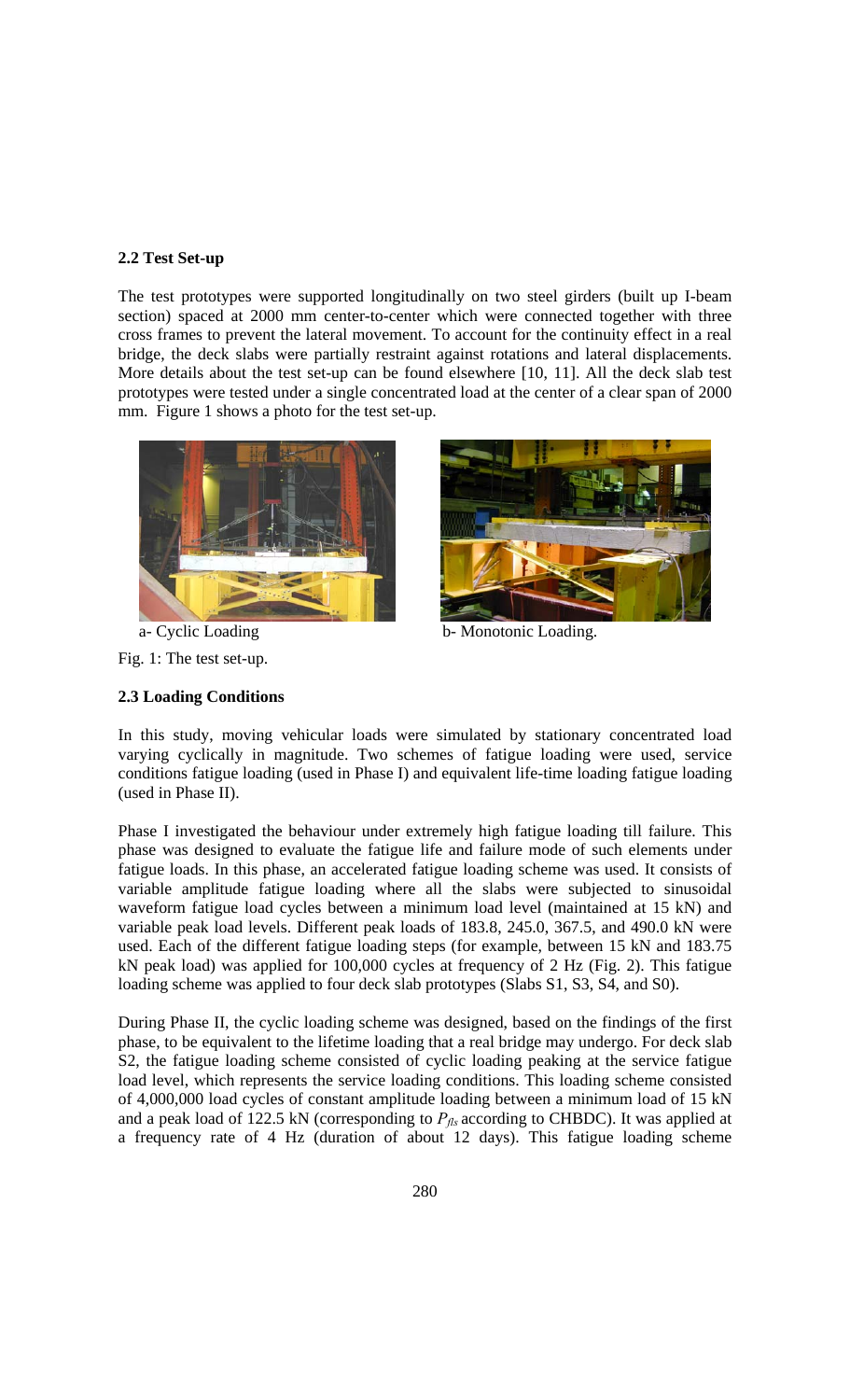represents about twice the fatigue life recommended by other researchers and some design codes for bridge deck slabs [12].

Based on an analytical study conducted by the authors [10], it was possible to convert all the traffic volume and loads that a real bridge may experience during its expected service life to an accelerated fatigue loading at constant amplitude that is expected to produce the same damage. Having statistical data on the traffic volumes and loads on bridges available, 200,000 load cycles peaked at constant peak load of 245.0 kN (twice the fatigue service load,  $P_{\text{fls}}$ ) was found to be equivalent, and even more, in damage to all the traffic volume and amplitudes on real bridge during 75 years service life. Consequently, four test prototypes, S3-C, S4-C, S5-C, and S6-C, were subjected to that fatigue loading scheme (duration of about 27.8 hours). The minimum load of 15 kN was kept unchanged.

All the deck slab prototypes were subjected to real environmental conditions (temperature fluctuation, freeze-thaw, and wet-dry cycles) for more than one year before tested (outdoor storage). Prior to applying the fatigue loading, all the test prototypes were pre-cracked by applying two monotonic load cycles (includes loading till 183.8 kN and unloading to zero). Similar monotonic load cycle was applied to the test prototypes after the fatigue loading conditions and before the final monotonic loading till failure. All the monotonic load cycles were applied in a displacement control mode at a rate of 0.8 mm/min. While, the final monotonic loading to failure was applied at a load-controlled rate of 5 kN/min using a manually-operated hydraulic jack.

## **3. SUMMARY OF THE RESULTS OF PHASE I**

In Figure 3, it can be noticed that all the GFRP reinforced slabs had almost the same residual stiffness (fatigue damage) although they all have different reinforcement ratios in the top and bottom layers. It can be also noted that the magnitude of damage that was accumulated to the slab reinforced with steel was about 3 times greater than that of the GFRP reinforced ones. This reflected the superior performance of the GFRP-reinforced concrete bridge deck slabs under fatigue loading compared to the steel-reinforced ones. More details about the experimental testing and results of the first experimental phase and the analytical models can be found elsewhere [10, 11].





Fig. 2: Cyclic load Pattern (Phase I) **Fig. 3: Comparison between static responses of test** prototypes after different fatigue loading steps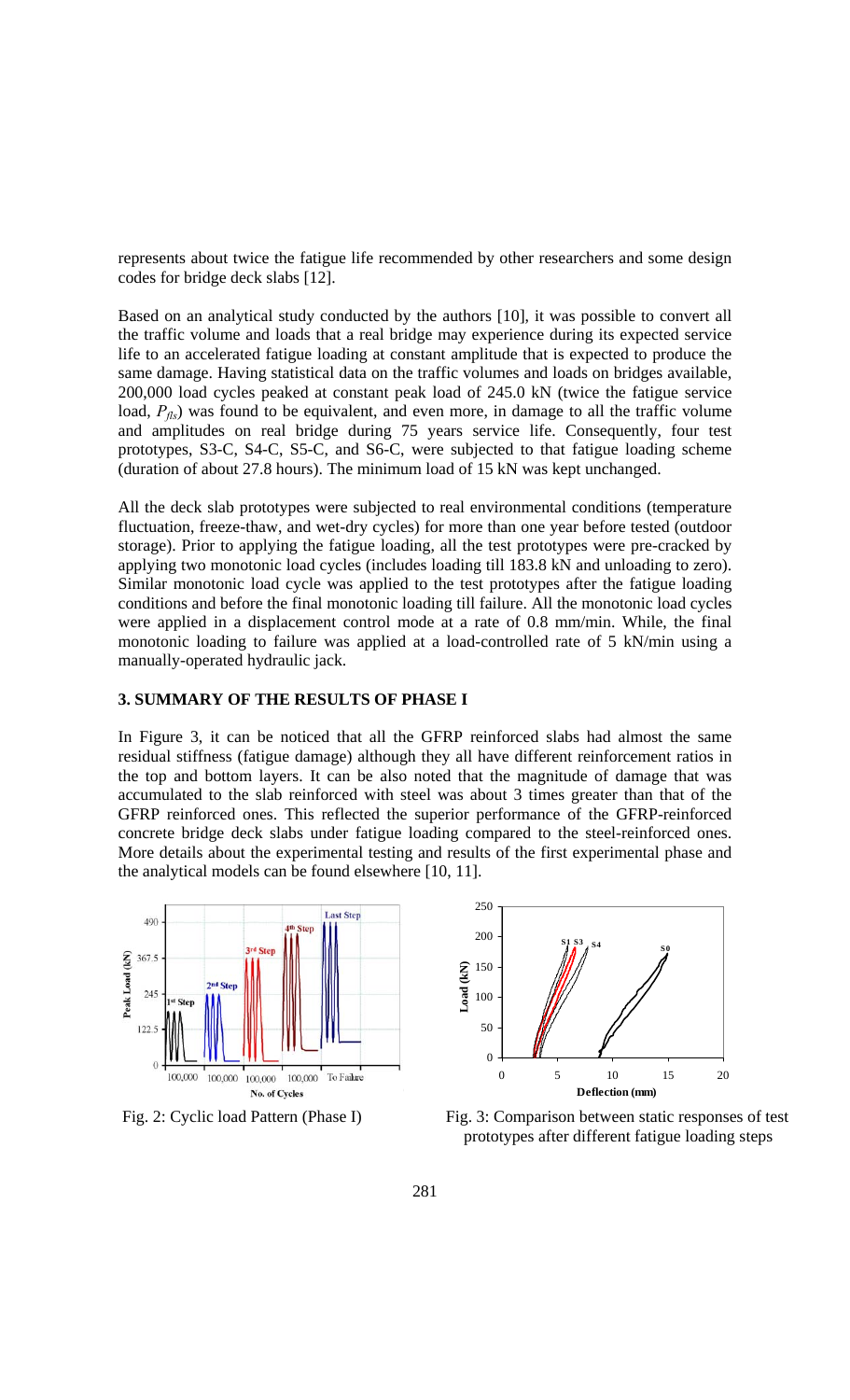### **4. TEST RESULTS AND ANALYSIS OF PHASE II**

#### **4.1 Deflection Characteristics**

Figure 4 shows the load-deflection behaviour of the five deck slab prototypes recorded during the initial two monotonic load cycles, which is referred to as ST-00 and ST-01 steps. It can be noticed that slabs S2, S3-C and S4-C had the same stiffness and load-deflection relationship (Fig. 4-a). Those three slabs have the same bottom reinforcement but with different top reinforcement ratios. The loading and unloading response was almost linear without a distinguished cracking point. The other two slabs, S5-C and S6-C showed a noticeable reduced stiffness and therefore larger deflections at the same load level. Slab S6- C had the same bottom reinforcement as slab S2, while slab S5-C had bottom transverse and longitudinal reinforcement 50% and 33%, respectively, more than those of slab S2. Also, both S5-C and S6-C had high reinforcement ratios in the top transverse layer of 2.8% and 1.2% in the transverse direction, respectively. Due to the significant difference in the transverse coefficient of thermal expansion between the GFRP bars and concrete, internal micro-cracks were expected in the concrete because of the environmental effects during the storage period. Although all the deck slab prototypes were subjected to the same environmental conditions, the internal concrete cracking status would become more sever when using higher reinforcement ratios. This, in turn, decreases the effective cross section and results in a reduced overall stiffness as noticed under mechanical loads in step ST-00. This might explain why those heavily reinforced deck slab prototypes had lower stiffness than the first three deck prototypes with low reinforcement ratios.



Fig. 4: Initial and post cracking load-deflection responses of test prototypes

The second monotonic load cycle, ST-01, was performed before applying any fatigue load cycles to asses the post cracking behaviour of the deck slab prototypes. As shown in Fig. 2 b, the post cracking responses of the five slab prototypes were linear with a reduced stiffness for slab prototypes with higher reinforcement ratio. Previous researches also indicated that the cracking status significantly affected the static and fatigue response of concrete deck slabs [13].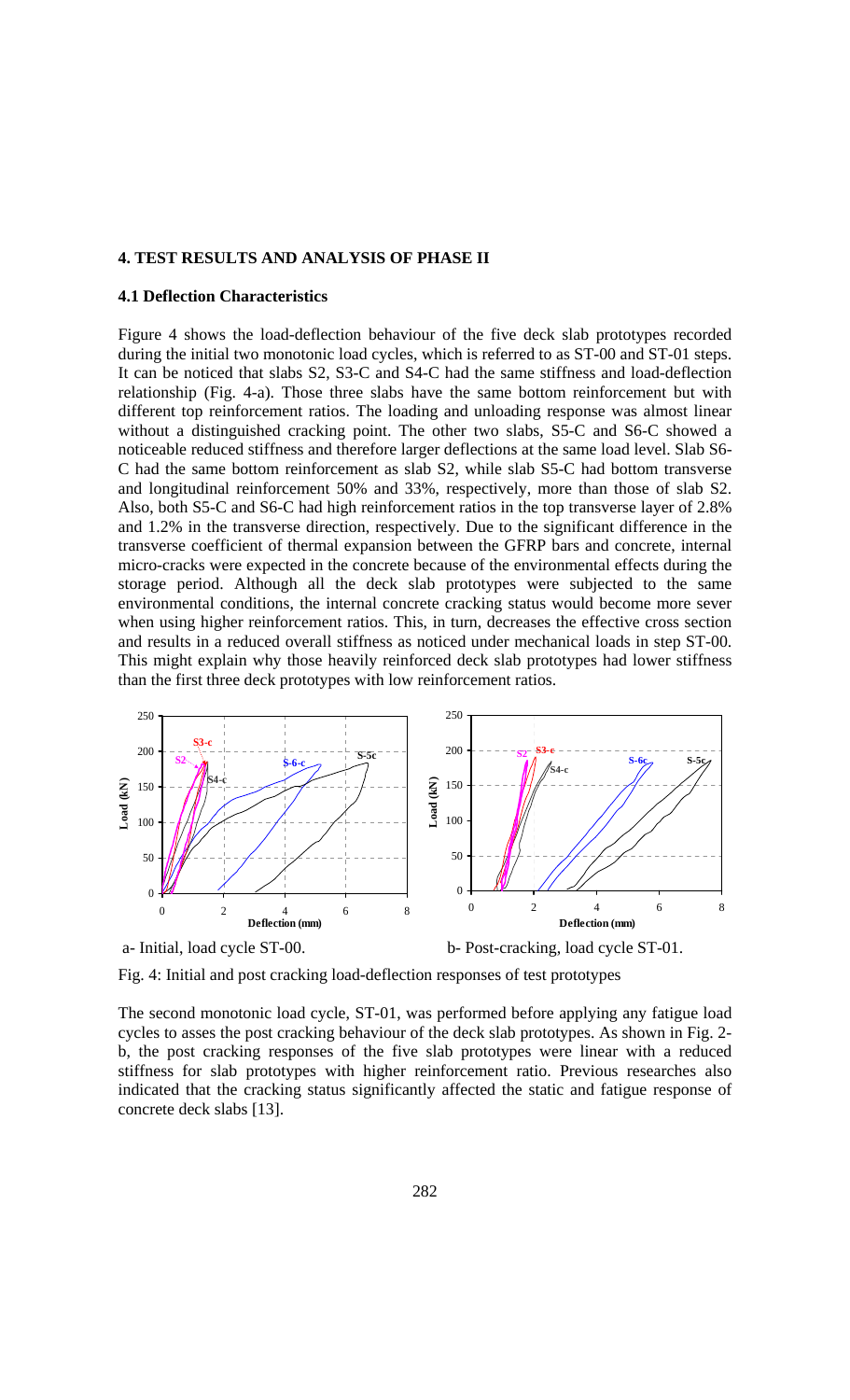After being subjected to the cyclic fatigue loading, the test prototypes were subjected to a third monotonic load cycle, ST-02, similar to ST-01. The load cycle ST-02 aimed at assessing the fatigue damage and the degradation in the deck slabs after fatigue loading. From Figure 5-a, it can be noticed that slabs S3-C and S4-C had the same residual deflection and stiffness after being subjected to the same loading conditions. This indicated that they had the same fatigue damage, although S4-C had no top reinforcement at all. Also, slab S2 after being subjected to  $4,000,000$  load cycles at  $P_{\text{fls}}$  peak load had the lowest accumulated fatigue damage. Slabs S5-C and S6-C showed the largest residual deflections and lowest stiffness which indicated that they received the highest fatigue damage. This was mainly because of their higher content of reinforcement compared to the other tested slabs. As internal reinforcement represents points of discontinuity inside the concrete, higher reinforcement ratio results in more fatigue damage. This phenomenon was also noticed by other researchers who found that the fatigue life of the isotropic reinforced bridge decks was about 20 times that of the orthotropic reinforced ones under moving wheel-loads [14]. In addition, slabs S5-C and S6-C had higher reinforcement ratios than the other tested slabs S2, S3-C and S4-C particularly in the top reinforcement layer. This is also similar to previous observation for steel reinforced concrete decks where the fatigue life of the deck slabs with compressive reinforcement was found to be shorter than those without it [15].



Fig. 5: Load-deflection responses after different loading conditions

Following the monotonic loading step ST-02, all the five deck slabs were loaded till failure under monotonic load. Figure 5-b presents comparisons of the load-deflection behaviour of the five slabs. Slabs S2 and S3-C had the highest residual ultimate capacity of about 719 and 700 kN respectively and the lowest deflection of about 15 mm. Slabs S4-C, S5-C and S6-C had approximately the same residual ultimate capacity of about 640 kN although they had different top and bottom reinforcement (even no top reinforcement for slab S4-C). As S5-C was the most affected deck slab by fatigue loading, it had the highest deflection of 19 mm compared to 17 mm for S6-C and S4-C. The higher deflection in S4-C compared to S3-C may be due to the deeper top longitudinal cracks over the supporting girders at higher loads in slab S4-C (without top reinforcement). However, all the deck slab prototypes showed deflection values less than 2.2 mm, at service load level, which is less than the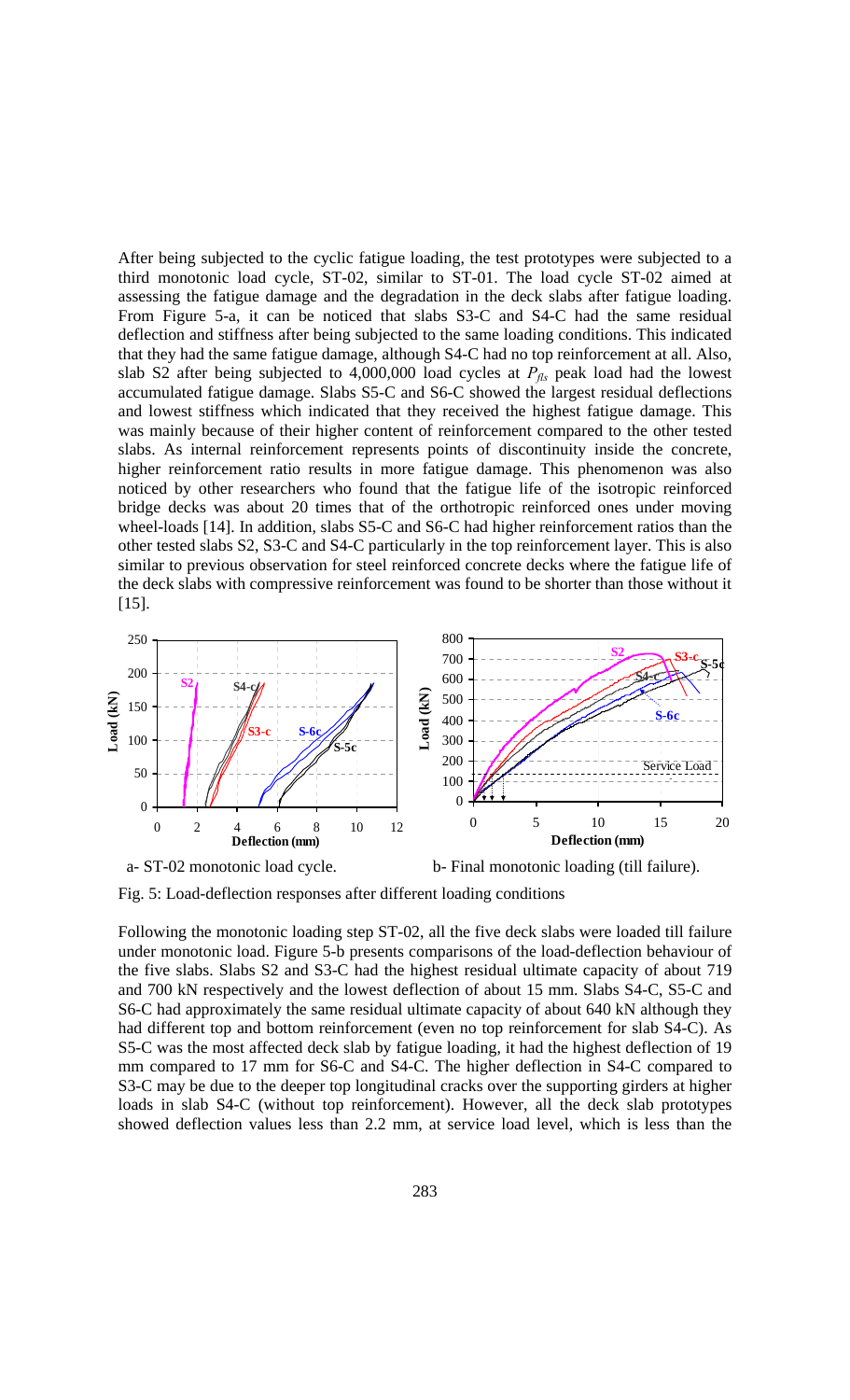allowable limit recommended by AASTHO  $(L/800 = 2.5$  mm) [16]. Finite element analyses on virgin test prototypes under monotonic loads only (no fatigue cyclic loads) showed that the maximum loss in the ultimate capacity of the deck slabs after being subjected to fatigue loads (which are expected to be more than the lifetime loading) did not exceed 15%. This loss in the ultimate capacity increased with the increase of internal reinforcement ratio, especially the top reinforcement ratio. Moreover, in terms of deflection, the ultimate deflections of the fatigued slabs were about 30% more than that of the virgin slabs which also reflected the deterioration in the deck stiffness. More details about the finite element analysis can be found elsewhere [17].

### **4.2 Failure Mode and Cracking Characteristics**

All the bridge deck slab prototypes completed successfully the fatigue loading without failure. Then, they failed in punching shear mode under the final monotonic loading step. Figure 6 shows the failure shapes on the bottom surface of three different slabs. The final crack pattern had a flat fan shape. Slab S5-C, which had high bottom reinforcement ratio, had more cracks intensities (the cracks approximately have the same reinforcement spacing).





Fig. 6: Comparison of failure shapes and crack patterns on the bottom surface.

Figure 7 shows the cracks pattern at bottom surface of slab S5-C after fatigue loading compared to that at failure under monotonic load. It is clear that neither new cracks were developed nor existing cracks propagated under final monotonic loading. However, the existing cracks increased in width and penetration depth during the monotonic load.





a- After fatigue loading, slab S5-C b- After monotonic loading, slab S5-C

Fig. 7: Comparison of crack patterns on the bottom surface after different loading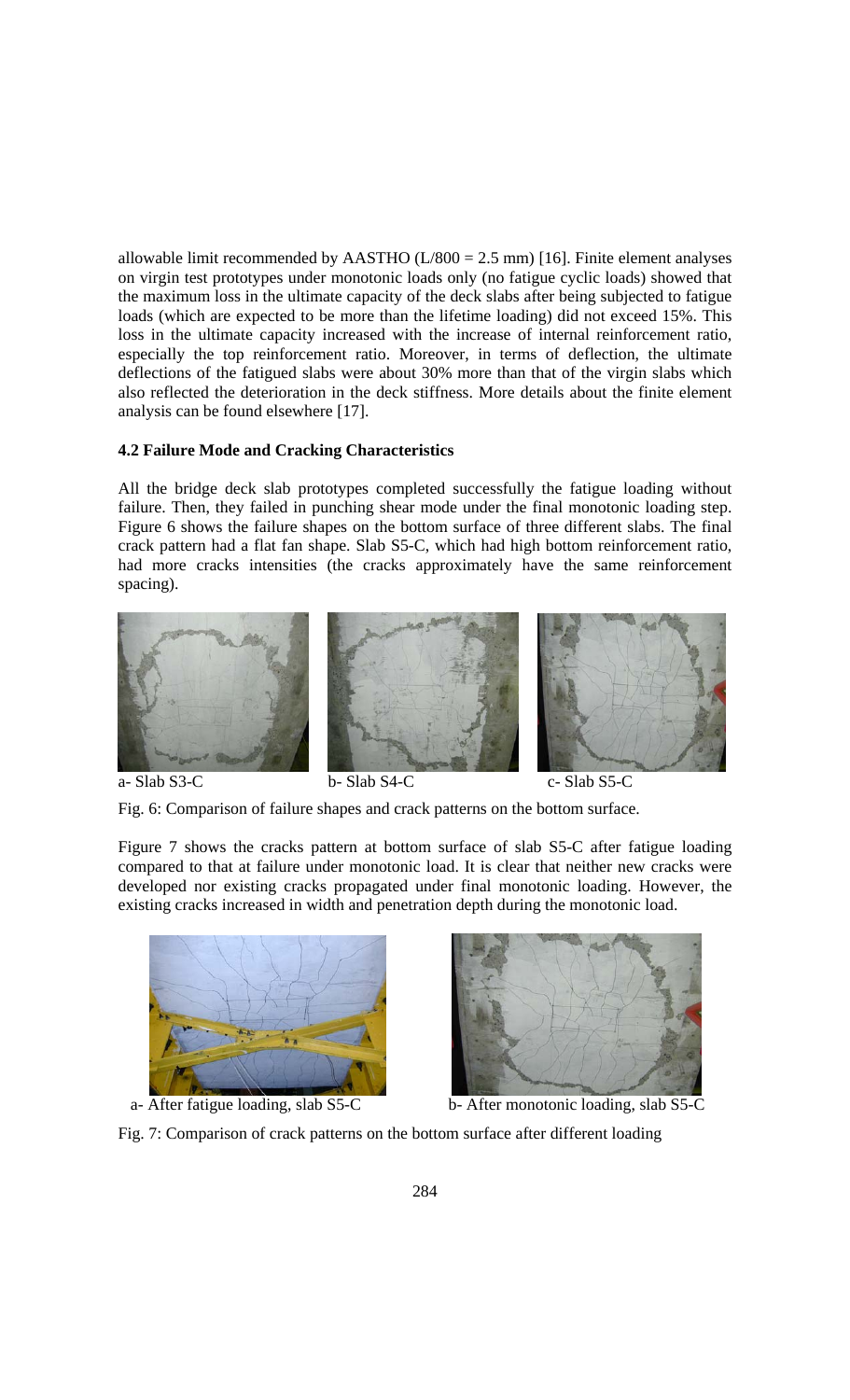# **5. CONCLUSIONS**

A total of five full-size concrete deck slabs reinforced entirely with different reinforcement ratios and configurations of GFRP reinforcing bars were constructed. The deck slabs were subjected to different accelerated fatigue loading schemes represents either the service loading conditions or lifetime equivalent loading. Then, the test prototypes were loaded under concentrated monotonic loading till failure. Based on the experimental results, the following conclusions can be drawn:

- 1. During its service lifetime, a bridge deck slab is subjected to different number of wheel passes of different magnitudes. An accelerated, fixed amplitude fatigue loading equivalent in damage to lifetime traffic loading could be used to investigate the durability and residual strength of the bridge deck.
- 2. The glass FRP reinforced concrete bridge deck has a better fatigue performance and longer fatigue life (about 2.5 times) compared to the steel reinforced ones. This may be due to the close value of the modulus of elasticity for GFRP composite bars and concrete and the linear-elastic behaviour of GFRP bars up to failure.
- 3. GFRP-reinforced concrete bridge deck prototypes subjected to accelerated fatigue loading, causing equivalent damage to that of the lifetime service loading (peaking at the fatigue limit state load), have a residual ultimate static capacity of more than 85% of their ultimate capacity in virgin state (without any loading history).
- 4. The top reinforcement has a little effect on the performance of concrete bridge deck slab under fatigue loading peaking at the fatigue limit state load.
- 5. The maximum loss in the residual static capacity (equivalent to largest fatigue damage) was obtained for deck slabs that contained higher reinforcement ratio. This may be also attributed to the storage period of the prototypes.
- 6. The proposed FRP-reinforcement ratio adopted by the second edition of the CHBDC (CSA 2006) is adequate to meet the fatigue strength and fatigue life requirements of concrete bridge decks.

### **6. ACKNOWLEDGEMENTS**

This research was financially supported by the National Science and Engineering Research Council (NSERC) of Canada, the Canadian Network of Centres of Excellence on Intelligent Sensing for Innovative Structures (ISIS Canada) and the Fonds québécois de la recherche sur la nature et les technologies (FQRNT).

# **7. REFERENCES**

- 1. Benmokrane, B., El-Salakawy, E.F., Desgagné, G., and Lackey, T. "Building a New Generation of Concrete Bridge Decks using FRP Bars." Concrete International, the Magazine of ACI, 26 (8), 2004, pp. 84-90.
- 2. Youn, S.G. and Chang, S.P. 'Behaviour of Composite Bridge Decks Subjected to Static and Fatigue Loading' *ACI Journal Structural Journal*, 95 (3), 1998, 249-258.
- 3. Kuang, J.S., and Morley, C.T. 'Punching Shear Behaviour of Restrained Reinforced Concrete Slabs', *ACI Structural Journal*, 89 (1), 1992, 13-19.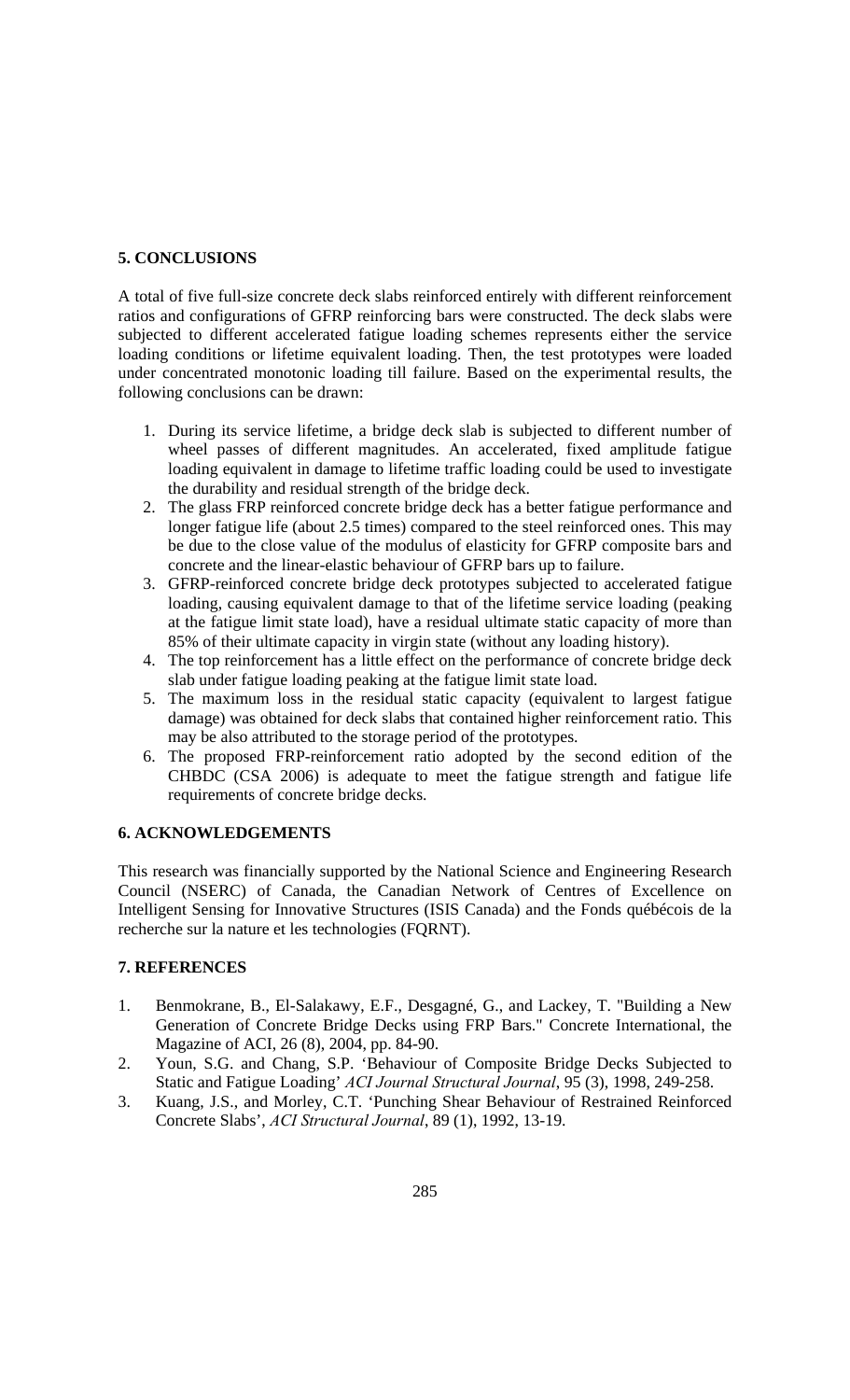- 4. Fang, I.K, Lee, J.H., and Chen, C.R. 'Behaviour of Partially Restrained Slabs under Concentrated Load', *ACI Structural Journal,* 91 (2), 1994, 133-139.
- 5. Hassan, T., Abdelrahman, A., Tadros, G., and Rizkalla, S. 'Fibre Reinforced Polymer Reinforcing Bars for Bridge Decks', *Canadian Journal of Civil Engineering,* 27, 2000, 839-849.
- 6. Ospina, C.E., Alexander, S.D.B., and Cheng, J.J.R. 'Punching of Two-Way Concrete Slabs with Fibre Reinforced Polymer Reinforcing Bars or Grids', *ACI Structural Journal,* 100 (5), 2003, 589-598.
- 7. Humar, J. and Razaqpur, G., editors. 'Advanced Composite Materials in Bridges and Structures'*. Proceeding of the Third International Conference*, 2000, Ottawa, Ontario, Canada, 876 p.
- 8. Biskinis, D.E., Roupakias, G.K. and Fardis, M.N. 'Degradation of Shear Strength of Reinforced Concrete Members with Inelastic Cyclic Displacements', *ACI Structural Journal,* 101 (6), 2004, pp. 773-783.
- 9. CSA-2006. 'Canadian Highway Bridge Design Code, 2nd Edition, CAN/CSA-S6-00', *Canadian Standard Association*, 2000; Rexdale, Toronto, Ontario, Canada, 734p.
- 10. El-Ragaby, A., El-Salakawy, E.F., and Benmokrane, B. 'Fatigue Performance of Glass FRP Reinforced Concrete Bridge Deck Slabs', *Proceedings, 2nd fib International Congress,* 2006, Naples, Italy, (proceedings on CD).
- 11. El-Ragaby, A, El-Salakawy, E.F., and Benmokrane, B. 'Fatigue Life Evaluation of Concrete Bridge Deck Slabs Reinforced with Glass FRP Composite Bars', *ASCE Journal of Composites for Construction,* Vol. 11, No. 3, May/June, 2007, In Print.
- 12. Kumar, S. and GangaRao, H.V.S. 'Fatigue Response of Concrete Decks Reinforced with FRP Rebars'*, Journal of Structural Engineering, ASCE*, 124 (1): 1998, pp 11-16.
- 13. Azad, A.K., Baluch, M.H., Al-Mandil, M.Y., Sherif, A.M., and Kareem, K. 'Loss of Punching Capacity of Bridge Deck Slabs from Crack Damage'*, ACI Structural Journal*, 90 (1), 1993, pp. 37-41.
- 14. Pardikaris, P.C., and Beim, S. 'RC Bridges under Pulsating and Moving Load', *Journal of Structural Engineering, ASCE,* 114 (3), 1988, pp. 591-607.
- 15. Tanihira, T., Sonoda, K., Horikawa, T., and Kitoh, H. 'Low Cycle Fatigue Characteristics of Bridge Deck RC Slabs under the Repetition of Wheel Loads', *Proceedings, Pacific Concrete Conference,* 1988, New Zealand, pp. 591-607.
- 16. AASHTO-LRFD. 'Bridge Design Specifications, 2nd edition', *American Association of State Highway and Transportation Officials,* 2002, Washington, DC, USA.
- 17. El-Ragaby, A., El-Salakawy, E.F., and Benmokrane, B. 'Fatigue Analysis of Concrete Bridge Deck Slabs Reinforced with E-Glass/Vinyl Ester FRP Reinforcing Bars', *Elsevier Journal of Composites, Part B: Engineering*, Vol. 38, Issue 4, June, 2007, pp. 526-534.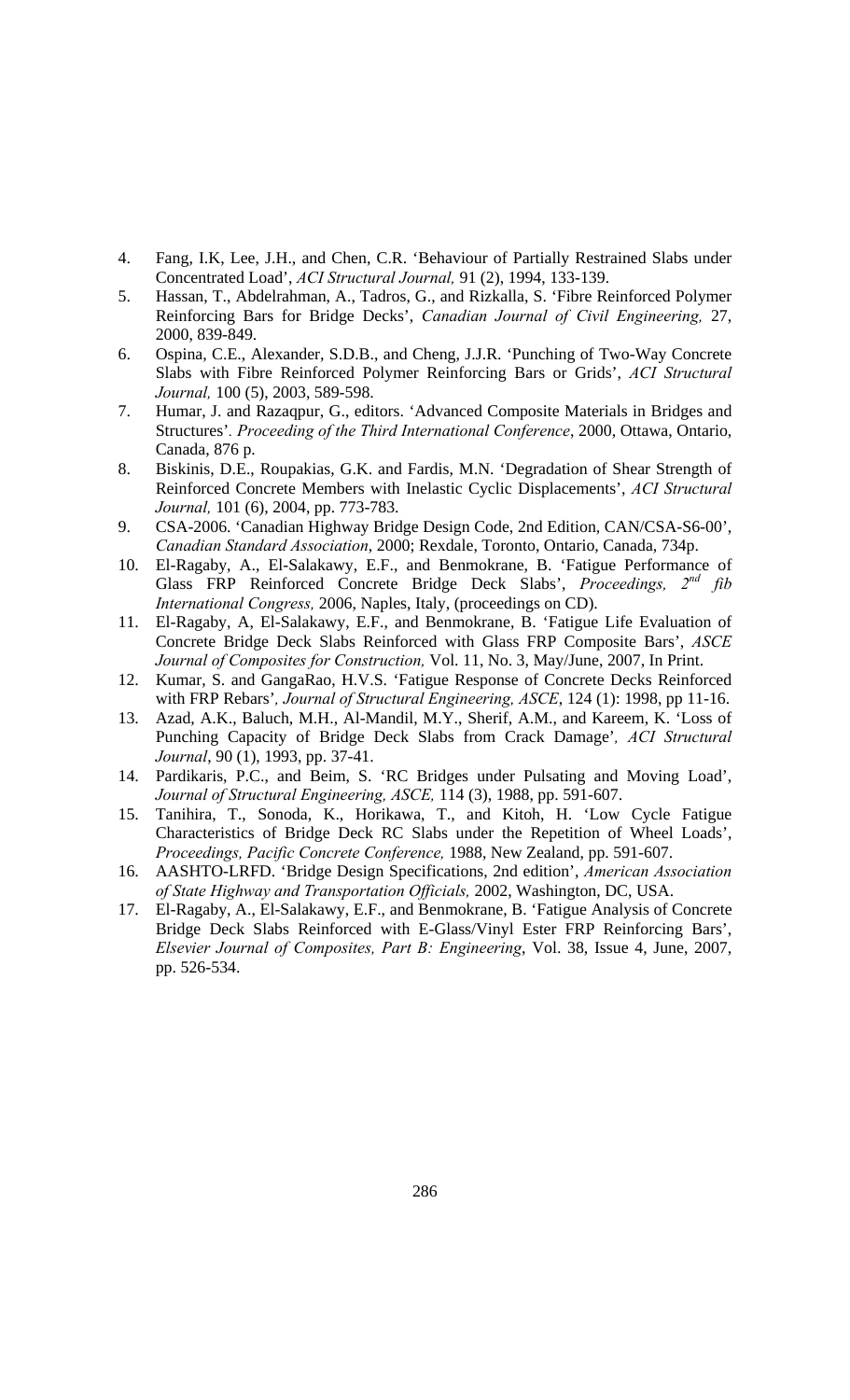

**DURABILITY AND FIELD APPLICATIONS OF FIBRE REINFORCED POLYMER (FRP) COMPOSITES FOR CONSTRUCTION**

*DURABILITÉ ET APPLICATIONS DES COMPOSITES EN POLYMÈRES RENFORCÉS DE FIBRES (PRF) POUR LA CONSTRUCTION*

# **EFFECT OF CFRP SHEETS ON THE CORRODED STEEL - CONCRETE BOND SUBJECTED TO REPEATED LOADING**

A. A. Rteil, K. A. Soudki and T. H. Topper

Department of Civil and Environmental Engineering, University of Waterloo, ON, Canada

### **ABSTRACT**

The bond between the steel reinforcement and the concrete is the major factor in preserving the integrity of reinforced concrete (RC) structures. Corrosion of the steel reinforcement is the most common deterioration mechanism for RC structures. It damages the bond between concrete and steel, resulting in an increased deflection and a reduced load carrying capacity of the structures. While several repair materials/methods have been used, fibre reinforced polymer sheets have proved to be better than other alternatives. This paper examines the effect of the corrosion of steel reinforcing bars on the bond between concrete and steel in beams subjected to repeated loading. The repair of these corroded structures with carbon fibre reinforced polymer (CFRP) sheets is also studied. Thirteen bond-beams were tested under repeated loading. The beam dimensions were 152 x 254 x 2000 mm. The variables were the level of corrosion (0% or 5% theoretical mass loss), repair with CFRP sheet and the load range applied. The levels of repeated loading chosen caused a fatigue bond-failure in all the beams. The corrosion decreased the fatigue bond strength on average by 12%. Repairing with CFRP sheets increased the fatigue bond strength by 26% above that of the corroded beams and 11% above that of the uncorroded beams.

## **1. INTRODUCTION**

The corrosion of reinforcing steel is considered to be the main deterioration problem in reinforced concrete structures (RC). The effects of corrosion are two fold: 1) it decreases the area of the steel bar and increases the stress concentration factor, thus decreasing the yield and fatigue capacities of the beam and 2) it induces high tensile stresses in the concrete that lead to longitudinal cracking and in some cases spalling of the concrete cover. These longitudinal cracks decrease the bond capacity between steel and concrete [1]. It is important to maintain the bond between concrete and steel in order to insure a smooth stress transition between the two materials otherwise, an increase in the deflection and a decrease in the load carrying capacity of the RC element results [2].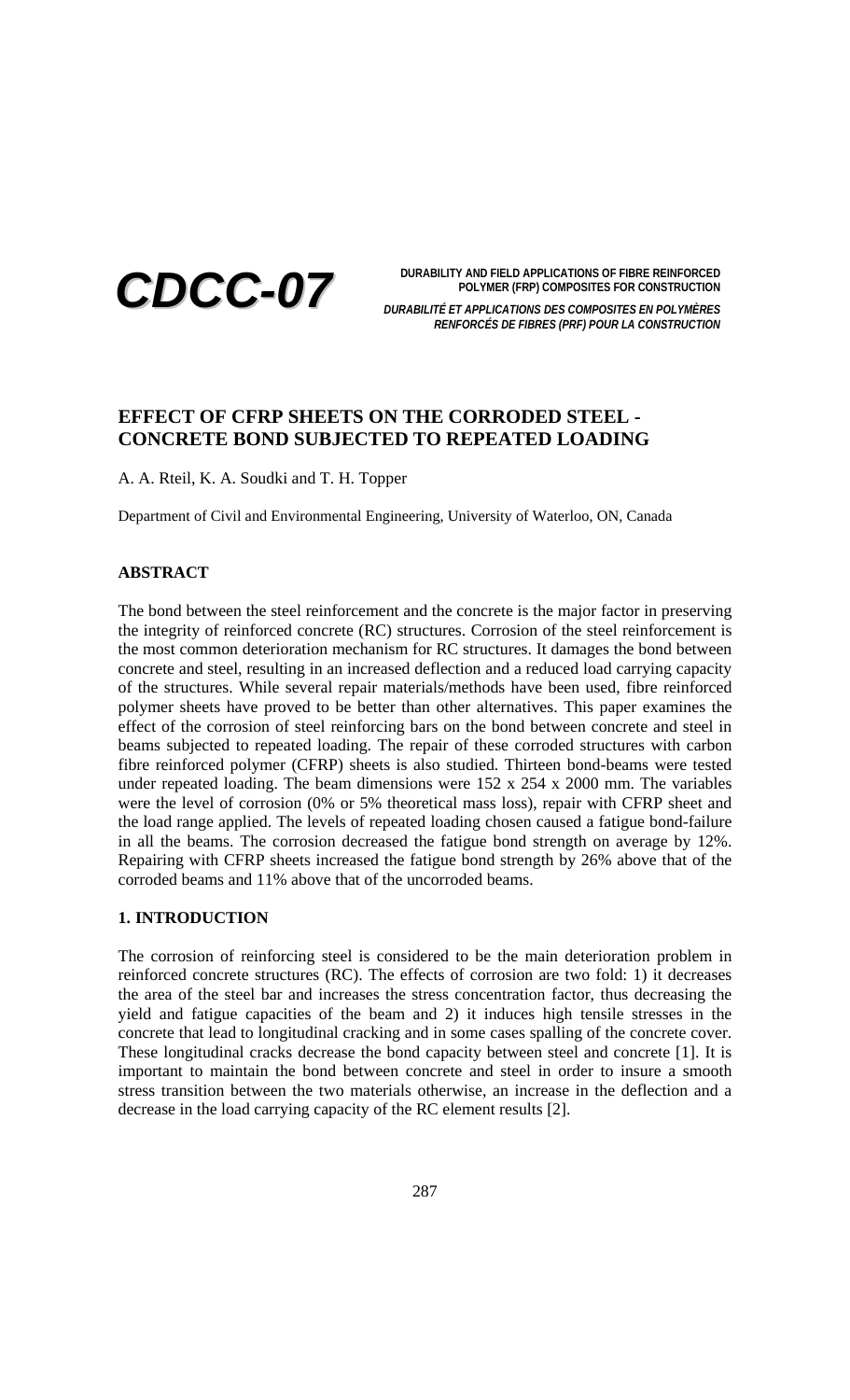Structures such as bridges and marine structures are very vulnerable to corrosion and at the same time they are subjected to repeated loading rather than static loading. Repeated loading can cause failure in fatigue even when the applied load is below the static capacity of the RC element [3].

In the last two decades there has been an increase in the use of fibre reinforced polymers (FRP) sheets to repair and strengthen structures because of the various advantages of this new material compared to other traditional repair materials [4]. Recently, the effect of using FRP sheets to repair corroded structures was studied [5]. Results showed that FRP sheets were able to increased the yield load and load carrying capacity for corroded beams compared to corroded unwrapped beams. Also, the confinement provided by the use of FRP sheets increased the bond strength for uncorroded beams [6] as well as corroded beams [7].

However, almost no research has been conducted to check either the effect of corrosion on the bond between steel and concrete under repeated loading regime or the advantages of using FRP sheets to repair such deteriorated RC elements. In order to fill this gap a study was conducted at the University of Waterloo by the authors. This paper presents some of the experimental results obtained so far.

## **2. EXPERIMENTAL PROGRAM**

Thirteen reinforced concrete bond beams were cast and tested. Bond beams were used in this study because they provide more realistic bond behaviour and values compared to other bond specimens such as the pull-out specimens. The bond beam is characterized by unbonding the concrete and steel in the middle of the beam while keeping them bonded at the ends. This bonded length acts as anchorage length. The dimensions of the beams were 152 mm wide x 254 mm deep x 2000 mm long. Each beam was reinforced with two 20M deformed bars (20 mm in diameter) in tension and with two 8 mm smooth bars in compression. Shear reinforcement was also provided in the form of 8 mm smooth stirrups at a spacing of 125 mm. The bonded length was chosen to be 250 mm. This length, which was smaller than the recommended anchorage length for the steel bars, was chosen so that a bond failure would occur at a load below the steel yield load. Bond failures are characterized by concrete splitting along the bond critical region. To create an un-bonded region in the middle of the specimen a low-density polyethylene tube separated the steel from the concrete. In addition, two pockets at the end of the bonded region allowed easy installation of reinforcing bar instrumentation. These pockets were created by placing highdensity foam in the desired locations before casting the beams. A stainless steel hollow tube (9.5 mm in diameter) was provided to be used in the corrosion process. Figure 1 shows the specimen details.

The variables studied were: corrosion level, whether the beams were wrapped with FRP sheets or not and the load range applied on the beam. Table 1 summarizes the test matrix reported in this paper.

In order to achieve the desired corrosion level in a reasonable amount of time the specimens were subjected to accelerated corrosion. The corrosion was initiated by adding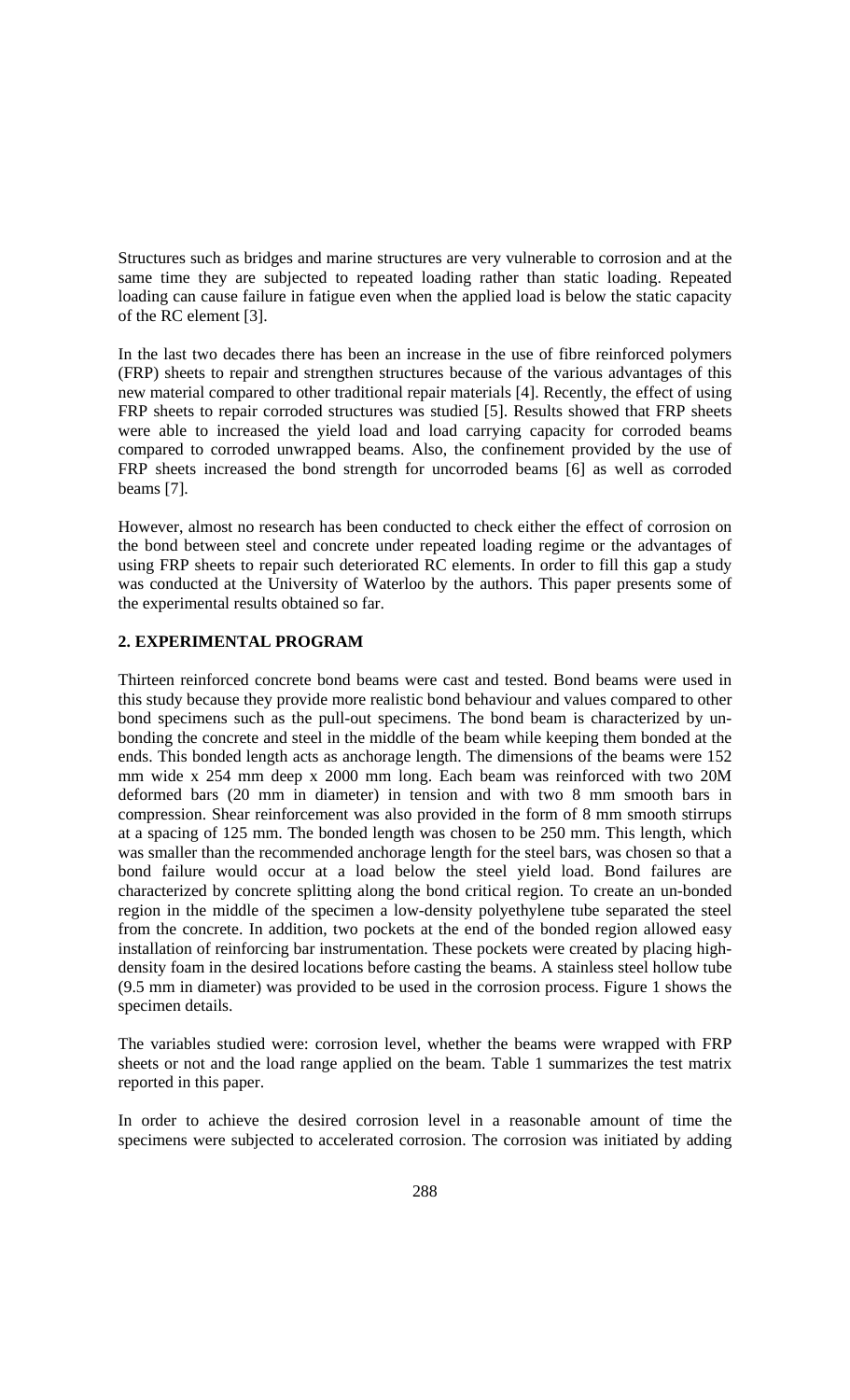chlorides to the concrete mix, and accelerated by connecting the steel rebars and stainless steel in the specimens to power supplies. The connection was made such that the steel bars acted as anode while the stainless steel acted as a cathode. The specimens were placed in a special environmental chamber to constantly provide the air and water that are also required for the corrosion reactions. The target corrosion level was a 5% mass loss.



Fig. 1: Longitudinal and cross sectional details for the bond-beam specimen.

| Tuoto T. Tost muutta unu tosutto |           |      |      |         |                |                |         |  |  |  |
|----------------------------------|-----------|------|------|---------|----------------|----------------|---------|--|--|--|
| Group                            | Specimen  | Min. | Max  | Load    | <b>FRP</b>     | Corrosion      | Fatigue |  |  |  |
|                                  | Notation* | load | load | Range** |                | Level***       | life    |  |  |  |
|                                  |           | (kN) | (kN) | $(\% )$ |                | $(\% )$        | $(N_f)$ |  |  |  |
|                                  | $F45-N-0$ | 10   | 55   | 45      |                |                | 442,134 |  |  |  |
|                                  | $F47-N-0$ | 10   | 57   | 47      |                |                | 31,423  |  |  |  |
| G1                               | F50-N-0   | 10   | 60   | 50      | N <sub>o</sub> | $\overline{0}$ | 2,041   |  |  |  |
|                                  | $F53-N-0$ | 10   | 63   | 53      |                |                | 25,052  |  |  |  |
|                                  | $F55-N-0$ | 10   | 65   | 55      |                |                | 1,714   |  |  |  |
|                                  | $F37-N-5$ | 10   | 47   | 37      |                |                | 2,912   |  |  |  |
| G2                               | $F40-N-5$ | 10   | 50   | 40      | N <sub>o</sub> | 5              | 222,263 |  |  |  |
|                                  | $F45-N-5$ | 10   | 55   | 45      |                |                | 245,318 |  |  |  |
|                                  | $F55-N-5$ | 10   | 65   | 55      |                |                | 340     |  |  |  |
|                                  | $F50-W-5$ | 14   | 83   | 50      |                |                | 142,208 |  |  |  |
| G <sub>3</sub>                   | $F52-W-5$ | 14   | 85.5 | 52      | Yes            | 5              | 523,270 |  |  |  |
|                                  | $F55-W-5$ | 14   | 90   | 55      |                |                | 17,731  |  |  |  |
|                                  | $F65-W-5$ | 14   | 104  | 65      |                |                | 113     |  |  |  |

Table 1: Test matrix and results

 $*$  Fx-y-z: x is the load range applied as percentage of static load capacity,  $y = N$  for un-wrapped specimens and W for wrapped specimens, z is the corrosion level given as theoretical mass loss. \*\* given as percentage of static load capacity

\*\*\* given as theoretical mass loss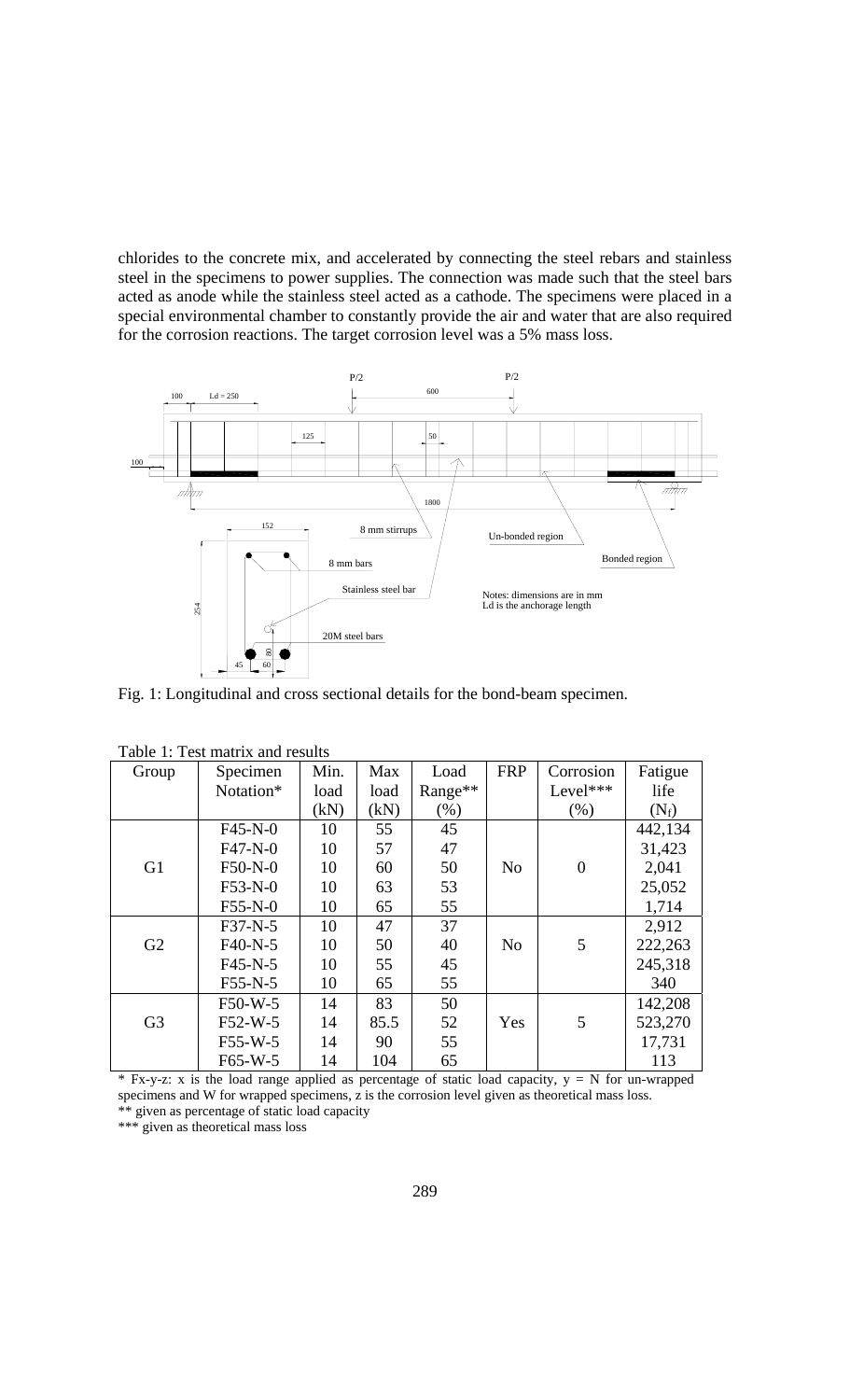One U-shape carbon fibre reinforced polymer (CFRP) sheet, with the fibres oriented normal to the axis of the bars, was used to wrap the specimens of group 3 in their anchorage zones. Prior to the application of the FRP the corrosion cracks were sealed using an epoxy paste adhesive. The cured CFRP sheets properties as supplied by the manufacturer were: tensile strength 715 MPa, tensile modulus 61 GPa, elongation 1.09% and thickness 0.38 mm. The concrete was supplied by a local ready mix plant. It was made with type I cement, and contained no additives. The compressive strength at the time of testing ranged between 40 and 42 MPa. The steel bars used were all grade 400 with nominal yield strength of 440 MPa.

Each specimen was instrumented with 8 linear variable differential transducers (LVDT) to measure the loaded end slip (at the pocket location) and free end slip (at the extended bars). The specimens were tested in four-point bending with a span length of 1800 mm and a constant moment length of 600 mm. The load range applied is given as percentage of the static capacity of the un-corroded specimens. The minimum load was 10% of the static capacity and the maximum load varied depending on the load range chosen. The specimens were tested at a frequency of 1.5 Hz until failure which was defined as the cycle during which the specimen could no longer carry its maximum load.

### **3. EXPERIMENTAL RESULTS**

### **3.1 General behaviour and mode of failure**

While loading the beams for the first time, two flexural cracks opened in the middle of the constant moment zone. Upon cycling the width of those cracks increased, but no more flexural cracks opened because the beam in this area was un-bonded.

For beams in group 1 (un-corroded, un-wrapped), longitudinal cracks opened along the steel bar in the bonded area at both ends of the specimen within the first few cycles. These cracks continued to propagate and increase in number until about 25% of the beams' life. Then they ceased to increase in length, but kept widening at a slow rate until just before failure. At about 90% of the beams' life, the longitudinal cracks in one of the ends of a specimen started to increase rapidly in number and width followed by failure. The failure was brittle, and was accompanied by splitting (and in some cases spalling) in the side and bottom covers along the steel bar (Fig. 2).

The corroded beams in group 2 had longitudinal side and bottom corrosion cracks along the steel bar in the anchored zones before being fatigue tested. In the first 25% to 30% of the beams' life new longitudinal cracks initiated and started to propagate in the anchorage zone and the corrosion cracks widened. Then, the cracks on the surface ceased to lengthen or widen until at about 90% of the beams' life when they started to rapidly increase in length and widen at one end of the beam. This continued until failure. Similar to the un-corroded beams, the failure was sudden and associated by splitting of the concrete cover (Fig. 3).

The CFRP sheets in group 3 did not allow monitoring of surface bond crack initiation and propagation. However, it was noted that the failure of these specimens was associated with CFRP sheets rupturing at one end along the plane of the steel bars at one end of the beam.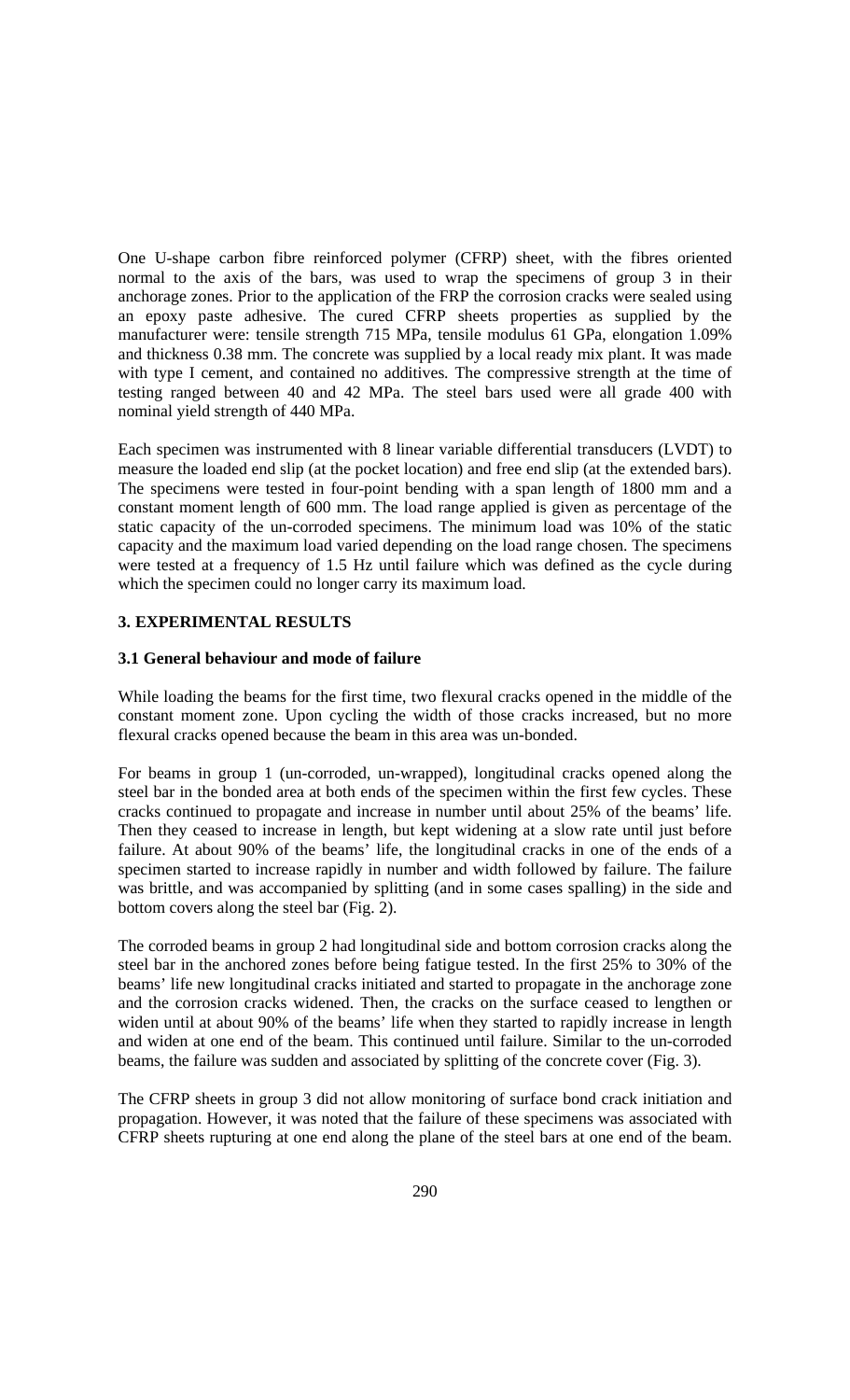After the specimens failed, the CFRP sheets were removed, and the concrete cracks in the end zones were inspected. All the wrapped specimens failed in bond. The failure was associated with longitudinal cracks along the steel bars on one side of the specimen. In general these cracks were finer and less numerous than those in the unwrapped beams (Fig. 4).





a) CFRP sheets rupture b) Concrete splitting Fig. 4: Typical failure for specimens in Group 3

#### **3.2 Fatigue life**



Fig. 2: Typical failure for specimens in G1 Fig. 3: Typical failure for specimens in G2



The fatigue life results are presented in Table 1 and plotted in Figure 5. In general, the fatigue life increased linearly on a log-log scale as the load range decreased. Corrosion to a 5% theoretical mass loss (group 2) decreased the fatigue bond strength on average by 12% compared to the un-corroded beams (group1). On the other hand, the CFRP sheets increased the fatigue strength of the corroded beams (group 3) by 26% compared to the corroded un-wrapped beams (group 2). Therefore, the CFRP sheets confined the bond critical region and increased the fatigue bond strength of the corroded beams (group 3, dotted lines in Fig. 5) to a level even higher than the control beams by almost 11% (group 1, solid line in Fig. 5).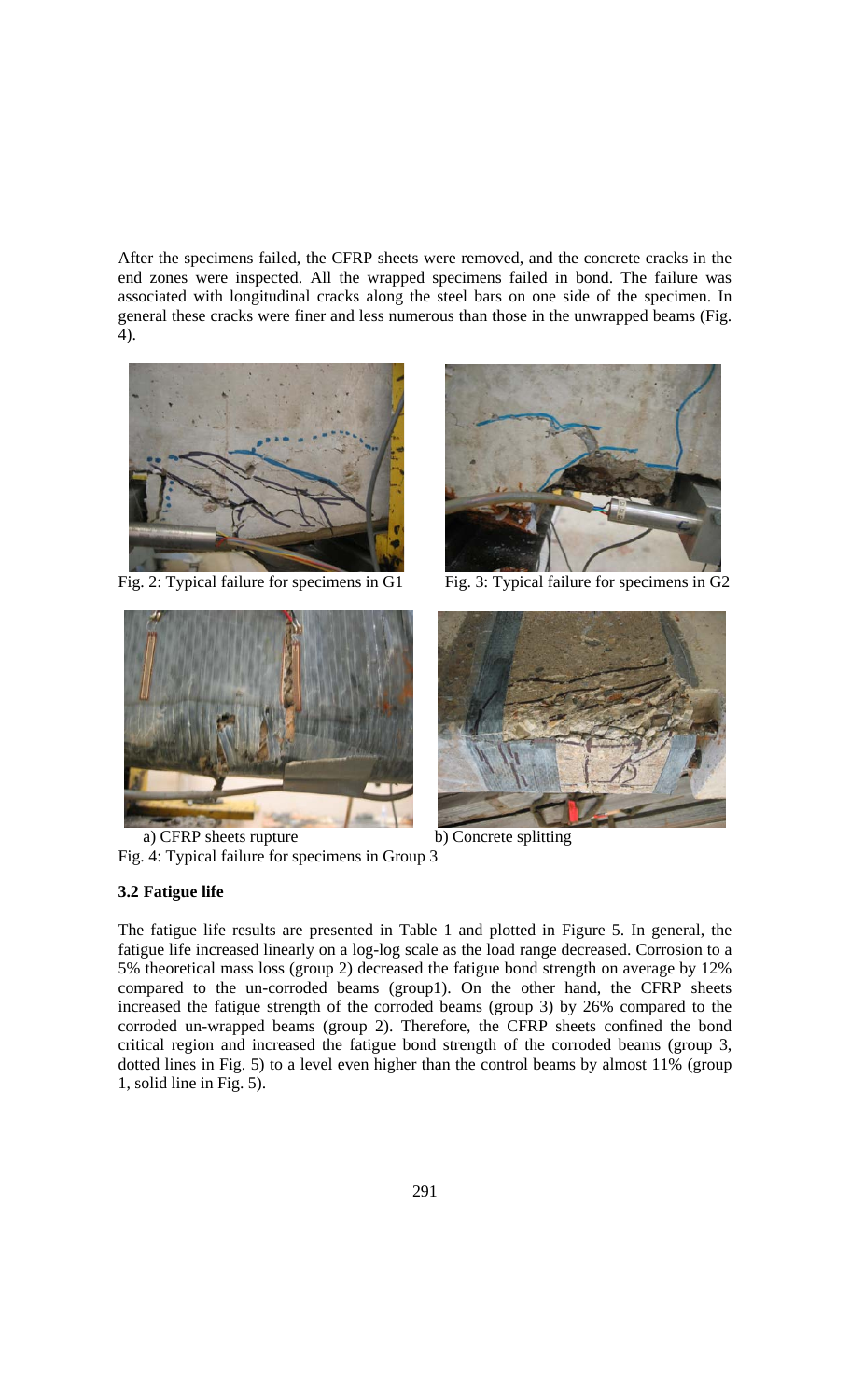

Fig. 5: Load- life variation

### **3.3 Slip of the steel bars**

The typical loaded end slip variation with number of cycles for all the beams presented in this paper is presented in Figure 6. The slip for the unwrapped and uncorroded beams increased in the first 10% of the beams' fatigue life and then stabilized until about 70-80% of the life when it started to increase exponentially until failure (Fig. 6). The slip in the corroded wrapped and unwrapped beams (groups 2 and 3) increased continuously at a constant rate up to 80% to 95% of their life when the slip started to increase exponentially till failure (Fig. 6). Nevertheless, the slip values of the corroded wrapped beams were much higher than those of the uncorroded or the corroded unwrapped beams at any given life percentage.

This difference in behaviour is due to the fact that in the case of the uncorroded beams the sound concrete keys around the steel bar were able to hold the bar from slipping. With continued cycling the bond pressure exerted on these keys caused them to crack. At about 80% of the beams' life these keys were heavily cracked and crushed and the bar slipped at an exponentially increasing rate till failure. On the other hand, the concrete around the steel bars in the unwrapped corroded beams was already cracked due to the tensile pressure exerted by the corrosion products before the tests. Hence, the confinement provided by the concrete to the steel bar for the corroded beams was not as effective as for the uncorroded beams. So, the bar slipped continuously at an almost a constant rate. At about 95% of the beams' life the concrete keys were heavily cracked and crushed and the bar slipped at an exponentially increasing rate until failure as in the case for the uncorroded beams. When the CFRP sheets were added they provided a greater confinement to the concrete around the bar than that provided by concrete alone for either the uncorroded or the corroded beams. Consequently, for a given load range, the wrapped beam attained a much larger slip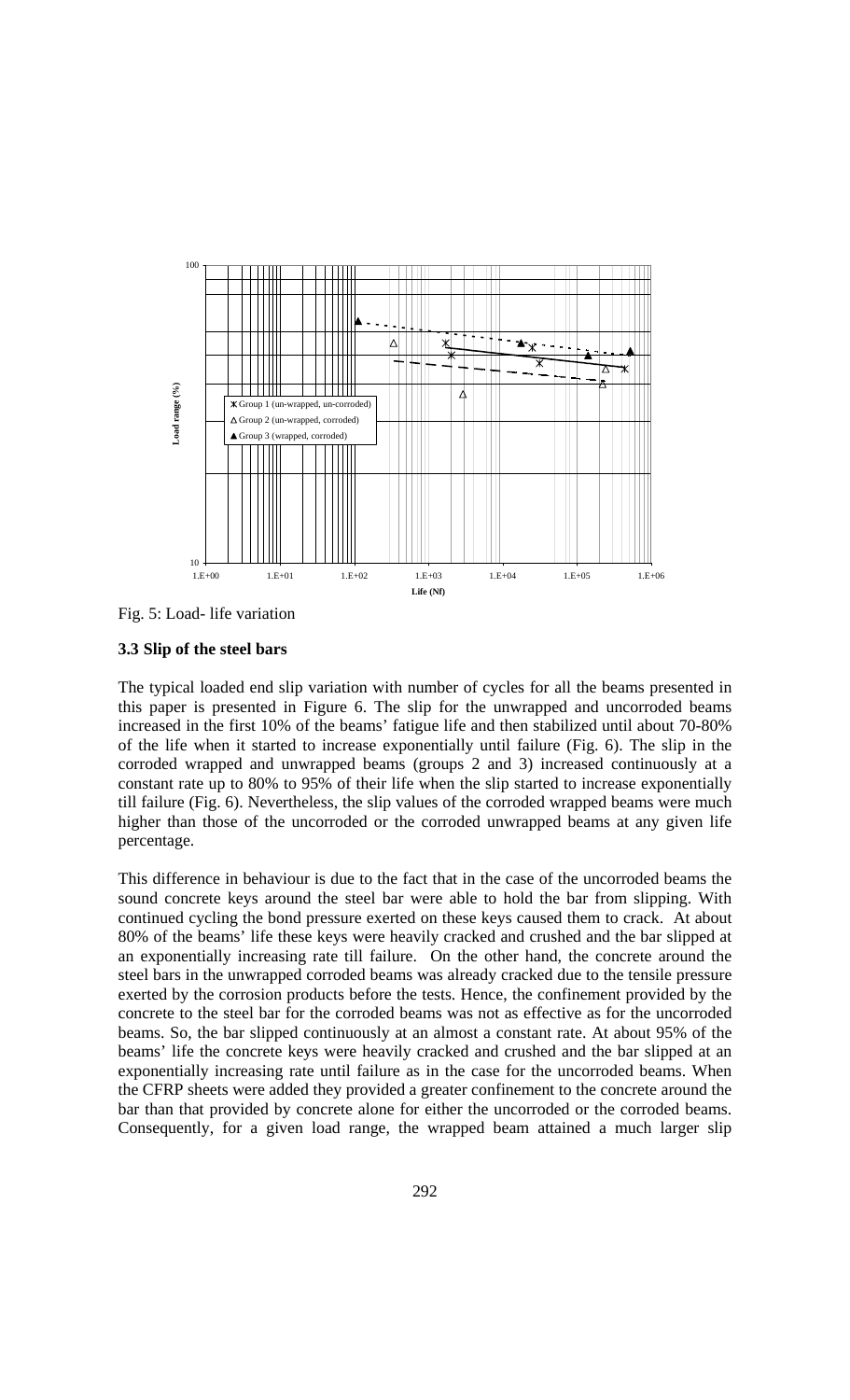displacement and a longer fatigue life (Table 1 and Fig. 7). While the CFRP sheets confined the concrete at the macro scale, the concrete around the bar was cracked by the corrosion stresses and the confinement on the micro scale was lost and the bar slipped continuously throughout the beam's life.



Fig. 6: Typical slip-life variation.



Fig. 7: Typical slip-life variation (log-log scale)